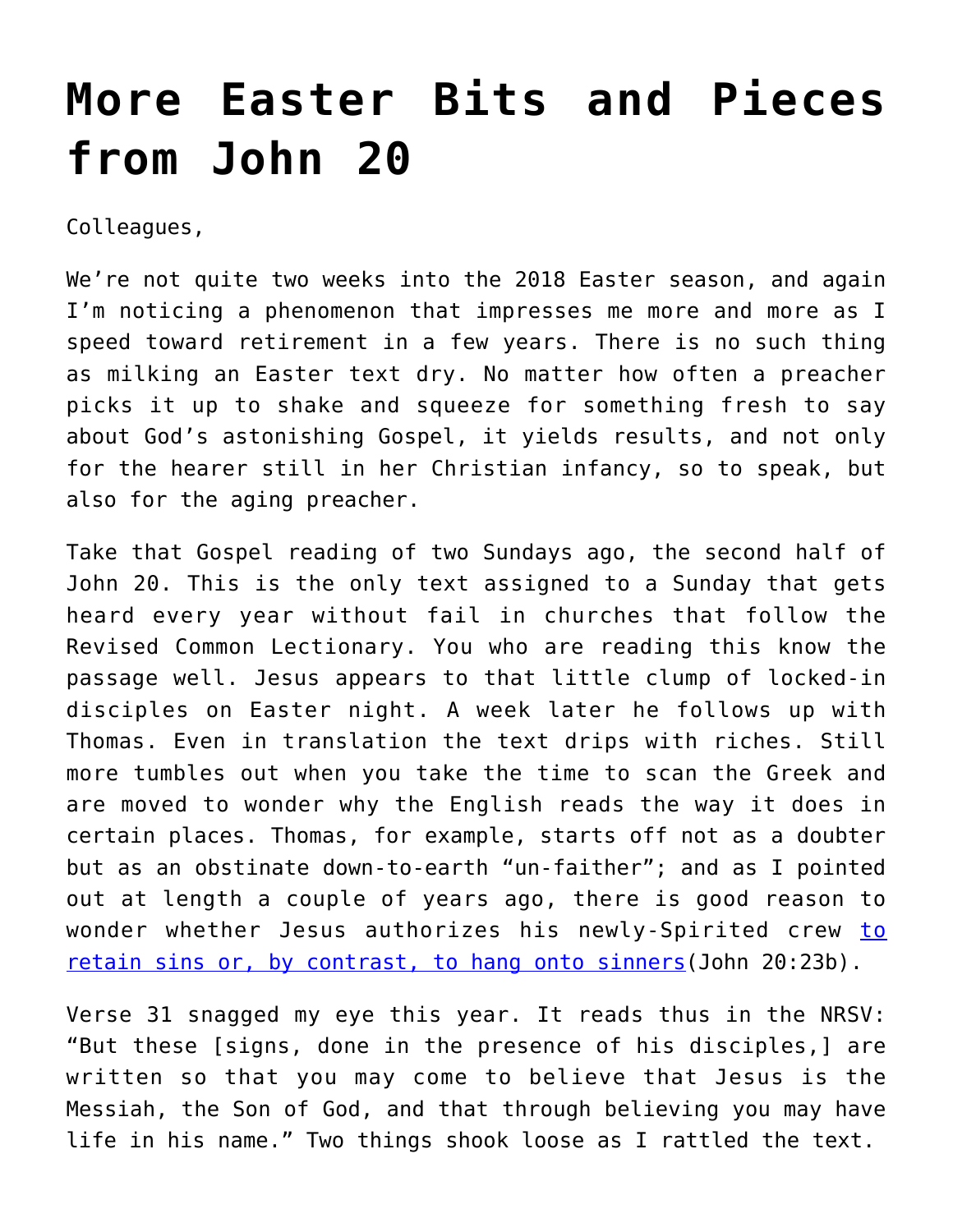First, I finally noticed an NRSV footnote—it appears also in the NIV translation, though in hardly any others—appended to the phrase "come to believe." There is, it turns out, an alternative reading, depending on the Greek manuscript you're looking at. "These things are written that you may *continue*to believe." The difference lies in a single sigma, the Greek "s." The word being turned is either "pisteusayta" or "pisteuayta," the former a future tense, the latter a present tense. The great bulk of ancient manuscripts features the former. The latter appears in a wee handful that includes the oldest ones. I'm glad I at last stumbled across it. I like it better. It rings truer to the reality I contend with in my own heart, and in the lives of the people I serve as an agent of Easter, especially the ones I look at from the pulpit I occupy or the bedsides I visit.

"These things are written"—and endlessly repeated—"so that you may *keep on*believing…." Surely that was in John's mind too when he penned the words. From first to last his Gospel is addressed not to skeptics but to folks who have already been tumbled by the Holy Spirit into Christian confession, where one says of Jesus as Thomas did, "My Lord and my God." The constant question is whether one will stick with Jesus or not; whether incipient believers will keep believing or drift away in dismay like that herd of vanishing disciples at the end of chapter six; or whether, having stuck as Peter and pals are doing so far ("Lord to whom shall we go? We *have* come to believe…" 6:68-69) they will keep from taking the Judas turn or from babbling their own denials as Peter will shortly do. That the Father should defend them from this is one of the chief threads in Jesus' great prayer of chapter 17, and the appendage of chapter 21 confirms the prayer's urgent relevance even for Peter and Thomas post-Easter, though especially for the people John is writing to, besieged as they seem to be to by pressures to cede their loyalties to other faiths, to other lords, and to a god or gods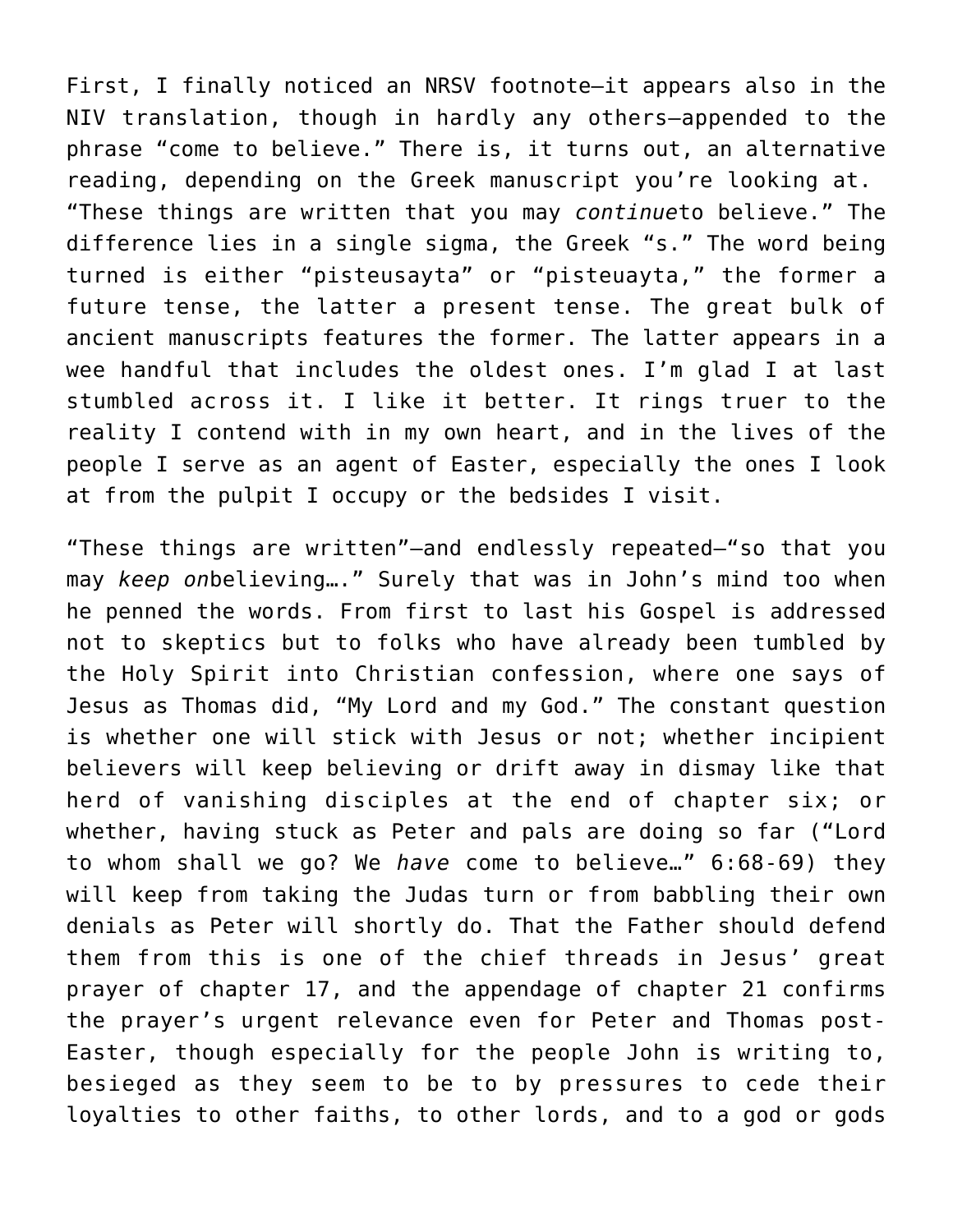who have nothing to do with Christ.

Such is our situation too in 2018. Struggle as I might and with as much charity as I can muster, I have yet to fathom how people who call Jesus Lord can cast their political lot with Donald Trump. Having reoffended a few of you by saying that, I may as well irritate some others by wondering also how putative Christ confessors on the left can prostitute themselves to the progressive Zeitgeist, doffing caps, for example, to its insistence that all "religion" is equally efficacious or, more likely, equally useless, especially when it posits a hope that God alone can bring to pass. For such as these, Easter is at best a metaphor, a hint of things to be in future generations when humankind will have evolved enough to behave properly, with peace and justice for all creation, our current job being to get that ball rolling. Am I the only one who hears loud hints of this in the dreck that's passing for theology these days in mainline circles?

(As long as I'm grinding this ax: a gut feeling has me halfexpecting the issuance of a Re-Revised Common Lectionary from which this coming Sunday's First Lesson will have been excised. That's the famous—or infamous—passage in Acts 4 where Peter asserts that there is salvation in no one other than Jesus, there being "no other name under heaven given among humankind by which we must be saved." A Christ-confessor who grasps both Law and Gospel will get that. Both its logic as a theological statement and its magnificent pertinence to our present moment's pressing ache for "inclusivity" would merit further treatment in one of these posts. For now, the point is merely that lots of mainline preachers this Sunday will find it embarrassing; and if some should drop it from the string of texts the saints are given to hear in their churches, I wouldn't be at all surprised.)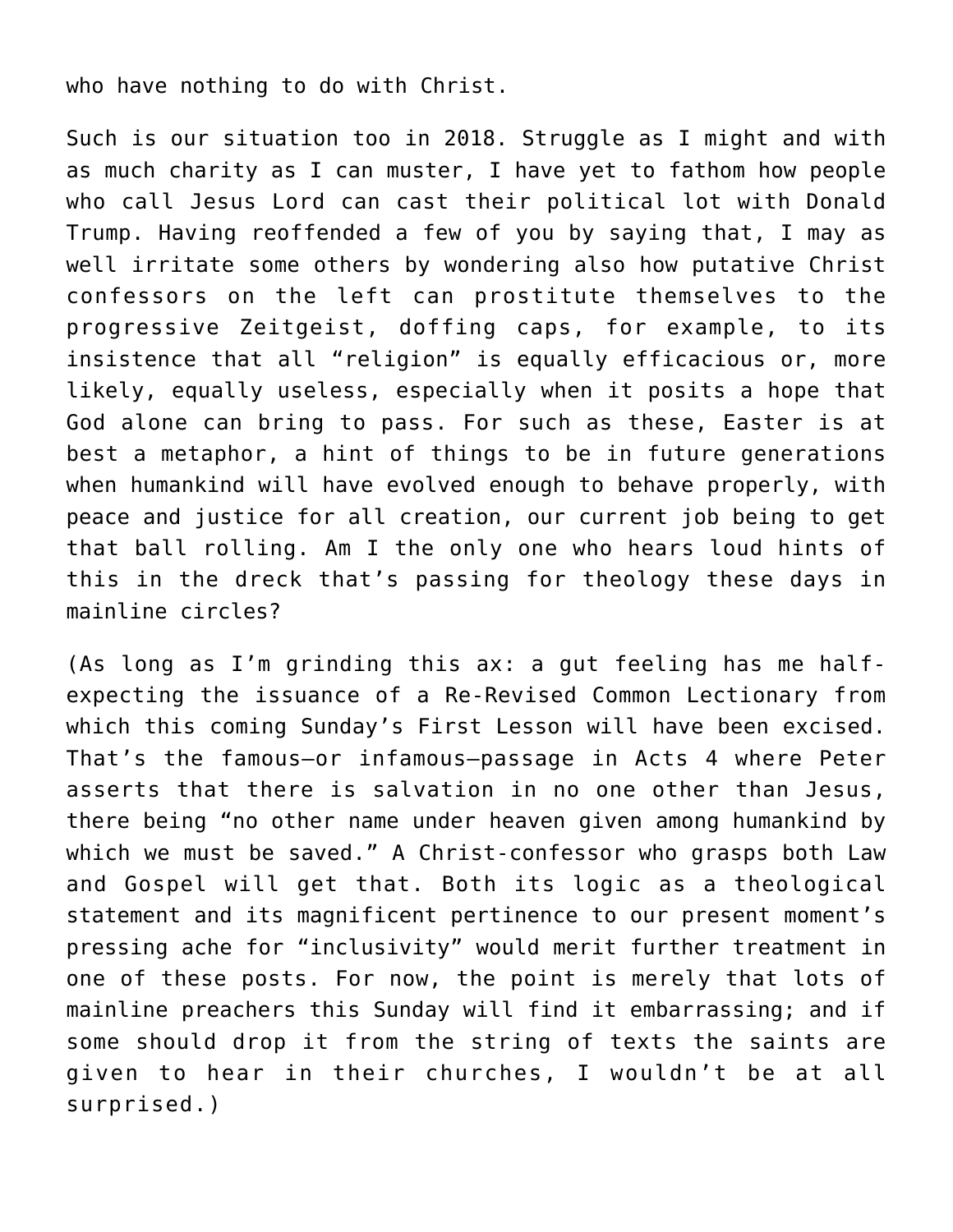Back to my chief point: the believing John refers to in 20:31 is for all of us a work in progress. Yes, we believe "that Jesus is the Christ, the Son of God," and no, we don't; or rather, we believe lots of other things as well, including all too many that contradict our faith in Christ, or, more specifically, the Christ that John bears witness to, as do Paul and Peter and the prophets they cite who went before them. Those alternative convictions are like weeds in a garden. They both conceal and threaten to choke the believing Jesus has in mind for us, this Faith in him that spills into Life through him, which is also Life with the Father. Hence the Life-Giver's insistence on the ceaseless repetition of those signs John writes about, the ones that underscore the astonishing promise of Christ as much for us as he was for Thomas and Peter and the rest of that first feckless band. With the tools of Word and Sacrament and the agency of the Holy Spirit, he aims to keep us believing however thick the weeds should get, and through that believing to "have life in his name."

Thus the first of this year's "mini-ahas" arising from John 20. The second is this: that "life in his name" is as much a gift for the present as it is for the future. The future, of course, is what Sunday School instruction focused our minds on. "When you die, you'll go to heaven," to put it abysmally. (More on that too in some future post.) It took me some decades to break loose from that conception. I think most of the saints we are given to feed are still shackled by it. "Eternal life" is "life to come" and only that, or so they imagine. Not so as John tells it. For but one example among many, see the cadenza of Jesus' "Bread of Life" discourse where he makes two promises to his increasingly restive audience. First, those who "eat my flesh and drink my blood" *have* eternal life; second, he "will raise them up on the last day" (6:54). Of these, the second points without question to the future. The first speaks in contrast of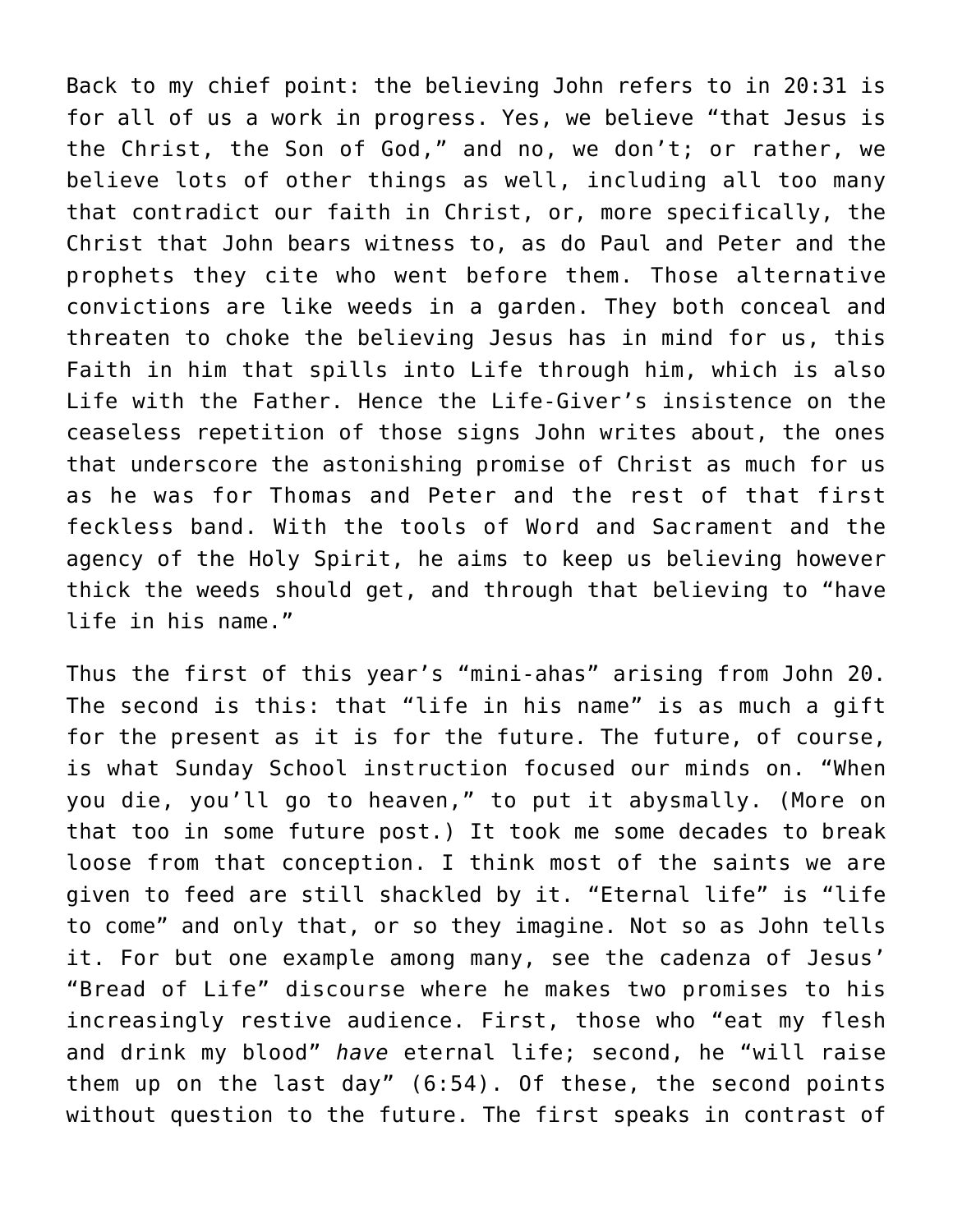a present and immediate reality. It echoes Paul's equally great and equally disregarded assertion in 2 Cor. 5:17: "If anyone is in Christ—new creation! The old has passed away. Look! The new has come!"

So where on earth right now are the Christ-confessing folk who dare to take this seriously or even try to? It's one thing to posit it as a lovely idea. It's quite another to put it to work as a description of today's reality. Come to think of it, when I spoke above of breaking loose at last from old Sunday School notions, I was exaggerating. The mind may delight in the testimony of Paul and John; the gut—that locus and seat of genuine believing—is far from buying it. Else I'd do as a matter of course those things that eternal-lifers will do without skipping a beat because such is the stuff that constitutes eternal living. In John's telling, I would forgive real sins and cling like a limpet to real sinners. If Christ-confessing you happened to vote for Trump I would look past that with a Christbesotted eye on the brother or sister you continue to be. I'd then expect the same of you in turn, though I voted for Hillary. Who knows, we might even have the nerve to thrash over our differences with love abounding even though we failed to resolve them. This is not how the American world is working right now. I state the obvious. It's not how the American church is working either. Shame on the church. It mouths Easter in theory and denies it in practice. Like everyone else we treat the political other as a dead and pestilent other. We do the same, and all the more, when the other's crime is of a personal order. He was rude to me, say. Christ-confessing she, as addled as any by the competing faiths that infect us all, did something no decent person ought to do, and I caught the brunt of it. Standard response? Cut her out of your life—a telling expression if ever there was one. Such things are seen in every congregation; so too in every flocking of church workers I've ever been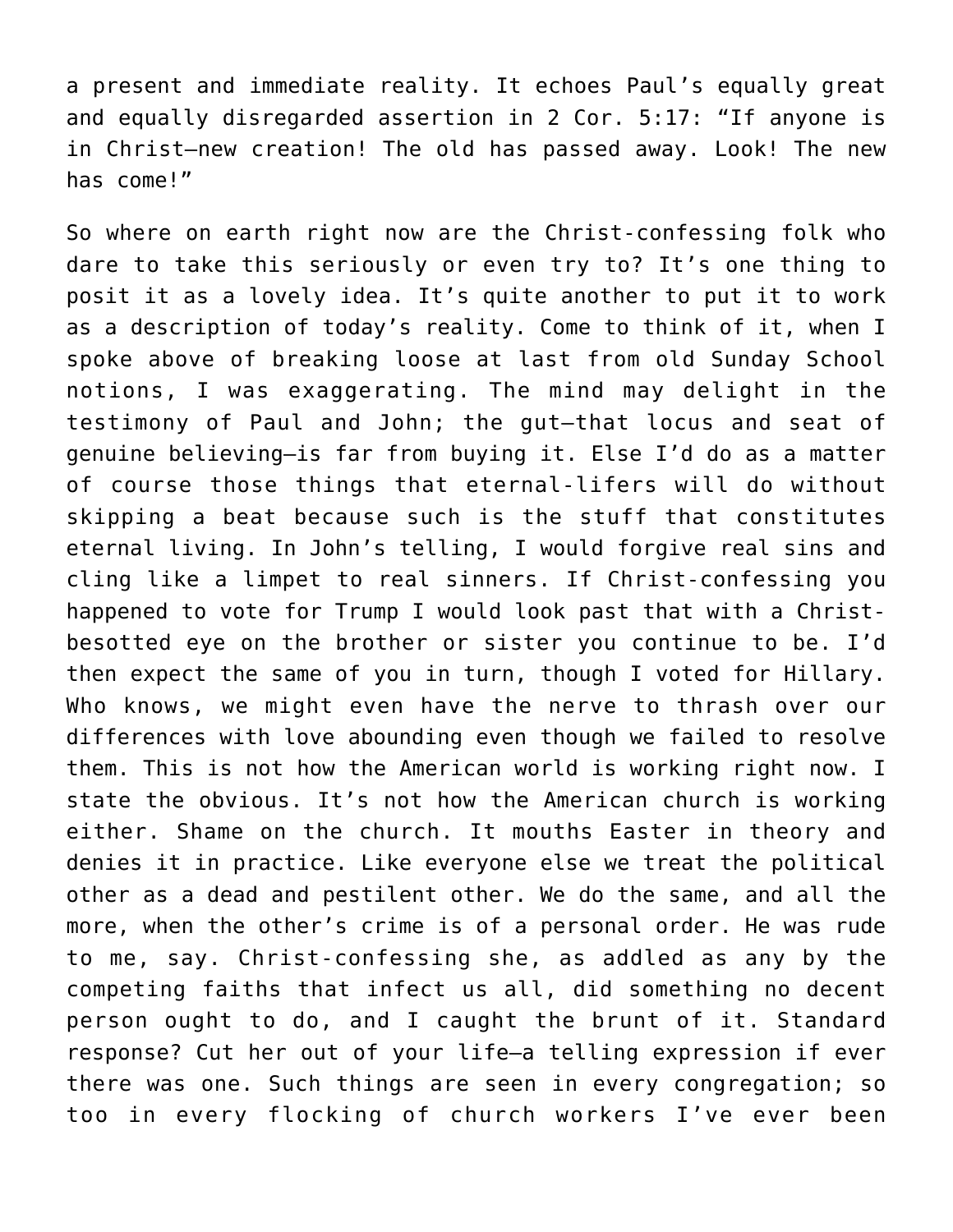associated with. James puts it succinctly: "My brothers and sisters, this ought not to be so"  $(3:10)$ . To which one adds, as James does not, "Are we not eternal-lifers, equipped in Christ to raise the dead, or at the very least to flip a cruciform bird at death's every appearance? Then do it already! Get busy living!"

Isn't this the real-time thrust of John 20? It's certainly a large piece of the theo-logic that shapes the text studies you get from Crossings. "These things are written so that you may keep believing that Jesus is the Christ, the Son of God, and that through believing you may have [eternal] life in his name." That means exposing our competing faiths as the death-dealing frauds they are. Even more it means a constant bath in the Gospel of Christ crucified, with equally steady reflection on the faith it invites and the life it thrusts us into this very day.

God grant to every Christ-confessing heart a passion for such living.

+ + +

Two concluding notes:

First, some of you will have not have heard about the death of Robert C. Schultz on the Monday of Holy Week. I first encountered Bob through his translation of Paul Althaus's *The Theology of Martin Luther.* Althaus was one of the giants on the theological faculty of Erlangen University where Bob earned his doctorate in the late 1950s. Another Erlangen giant, Werner Elert, supervised his dissertation. His first of several teaching positions was at Valparaiso University. I later met Bob at a theological meeting organized by his erstwhile Valpo colleague, Bob Bertram. I saw him after that at several Crossings conferences, where his thoughtful erudition refreshed